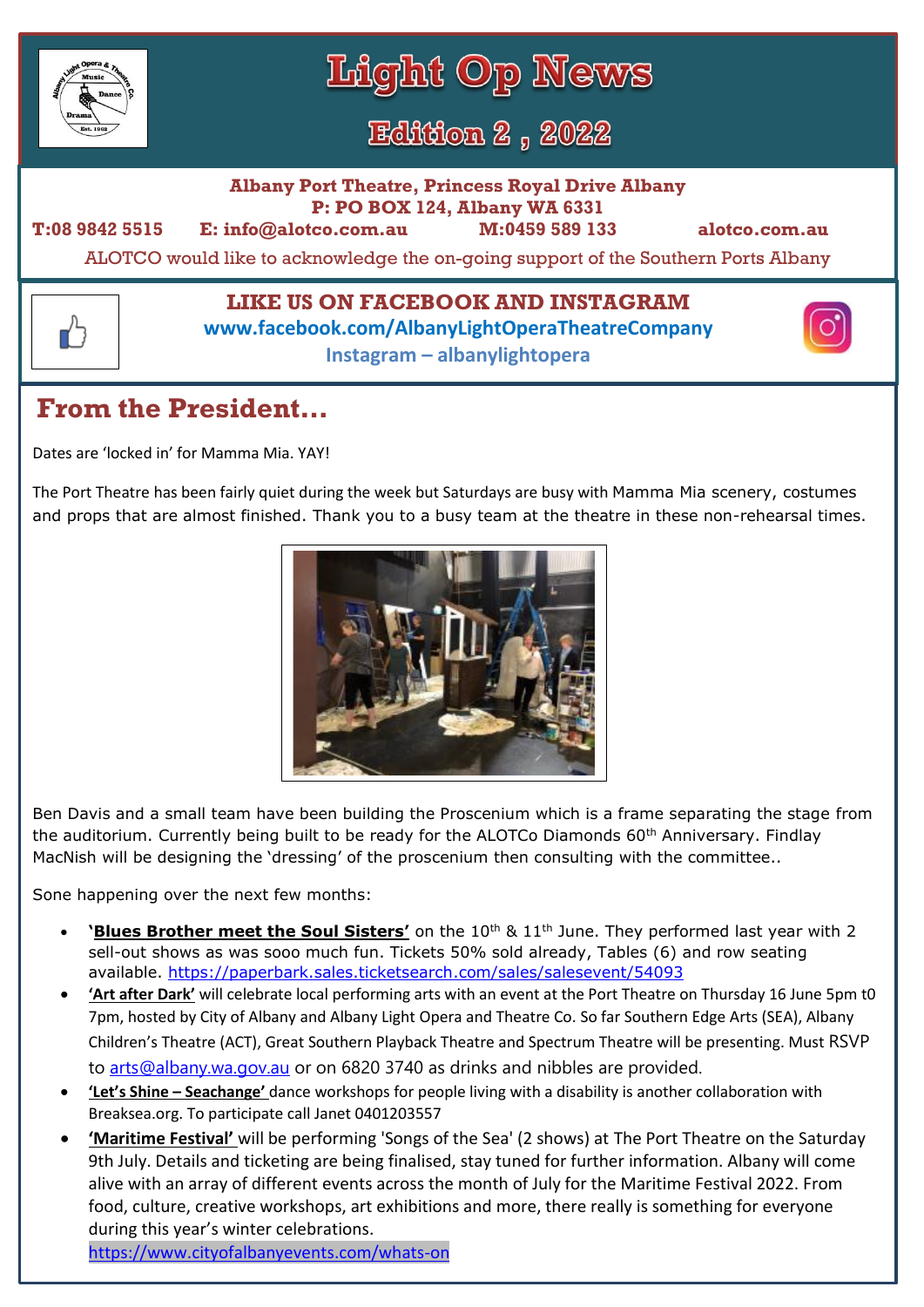Goodbye to our amazing 'Props Lady' Vanessa Patterson who has been the Props Manager and Designer for the last ten years ie over 20 productions, hard to imagine. Vanessa has been working on completing the props for Mamma Mia before she retires from the position. She plans to return in the future to help with costumes.

We have heard that many of our members have been unwell with COVID or other winter illnesses. We wish you all a full and speedy recovery.

Hope to see you everyone supporting the events above.

El Presidente'

Janet McArtney

# appy 90th birthday to Ross

Ross worked as an engineer and when he retired he brought to ALOTCo many skills required to set up this magnificent space. Some would say he was a 'glorified handyman' **AMP** and yes, he could build or fix anything. ALOTCo owes him so much.

We hope Ross had a fabulous day with Ailsa and friends celebrating his amazing 90 years of life.





After working around cast trips overseas, three weddings and another dance performance, we have the dates.

So gather your friends and family together as ticket will go on sale 10 weeks before with very little advertising.

- Friday 18th, Saturday 19th November 7.30pm and Sunday matinee on 20th November 2.00pm
- Friday 25th, Saturday 26th and Sunday 27th November all 7.30pm starts
- Friday 2nd and Saturday 3rd December 7.30pm and Sunday matinee 4th December 2pm
- Friday 9th December and Saturday 10th December both 7.30 pm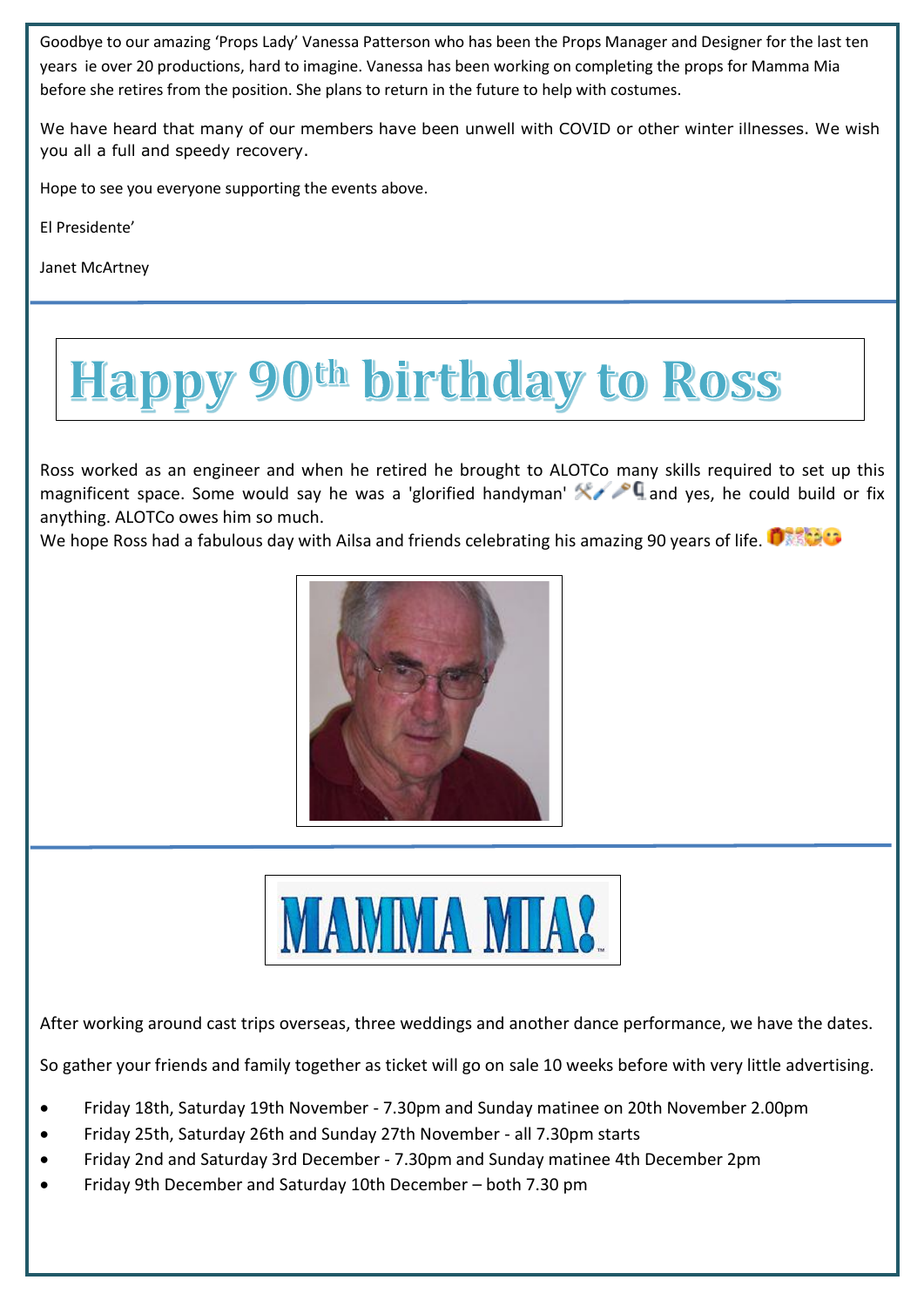## **Where are they now?… Rachael Theyer**

It's hard to believe that my husband Ryan and I packed up our life over 3 years ago and moved to Port Hedland. Many didn't understand and questioned "why would you?" And our answer was simply "why not!" but I can honestly say it has been the most wonderful adventure and one we continue to enjoy every day. I spend my days working at one of the local Primary schools as a Library Officer (best job ever!), spending time with Ryan and our almost 14 year old dog Tyson, camping, fishing and of course... theatre!

A few months into our new life, I found a small group of very motivated individuals putting together a pantomime consisting of over 60 children. They immediately took me under their wing and I joined the team to assist with vocal coaching and backstage. I had an absolute blast and I was thrilled when they shared their hopes and dreams of creating Hedland's own theatre company. In 2020, the dream became a reality and HATch was formed. I was appointed the very fancy name of "HATch Musical Director" and In January 2021, we started weekly workshops for primary and high school children. Throughout the year, we gave them many opportunities to perform. Our first official HATch show was in 2021 called Hijack. The show consisted of small pieces showcasing singing, acting and the art of improvisation! The adults even got in on the act and we performed a song from "Shrek: The Musical". Since then, we have had so much interest for more adults to join in the fun that we decided for 2022's show to be a combination of children and adults. This year's production is called "After Ever After". The show has been cast and rehearsals are well under way and not only am I a part of the production team, I also get to be in the show playing Mary Moppins!

I am so looking forward to performing again and to also mentor some incredibly talented children and teens throughout the whole process. I am quite sure I will learn a thing or two from them as well! This year, we received the Active citizenship award at the Australia Day citizenship celebrations. An award we never thought we would receive, especially as a very new group but we're obviously extremely happy and proud of all we have achieved in such a short amount of time. It truly is such a wonderful thing to find such an incredibly motivated, inclusive group who are as much in love with theatre as I am. Our motto at HATch is "Bring Joy" and I truly believe that we are achieving that with every step we take. I am truly grateful.

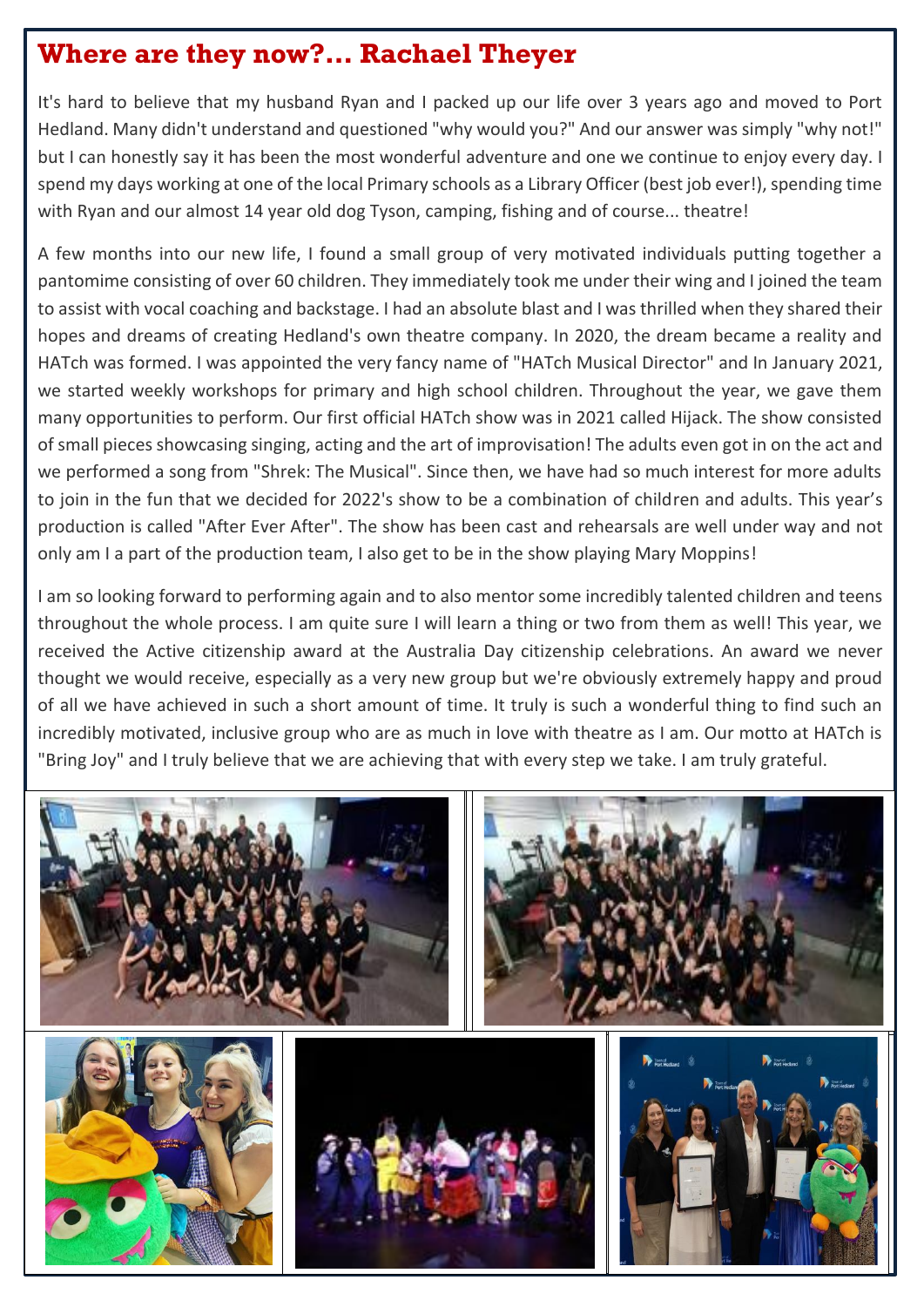# **Vale Hugh and Barbara…**

Hugh Copeland was an early member in 1967 until 1970. He passed away on Thursday 10th March. Hugh was in The Gypsy Baron, The Wizard of Oz and Rose Marie. Hugh always kept in touch with ALOTCo and joined us for the 50th anniversary celebrations in 2012. We send Hugh's family our deepest sympathy.

Barbara Lawrence sadly passed away on Tuesday 15th of March. Her daughter Yoli was in many shows and Barbara was involved in costume making. We send Yoli and her family our deepest sympathy.

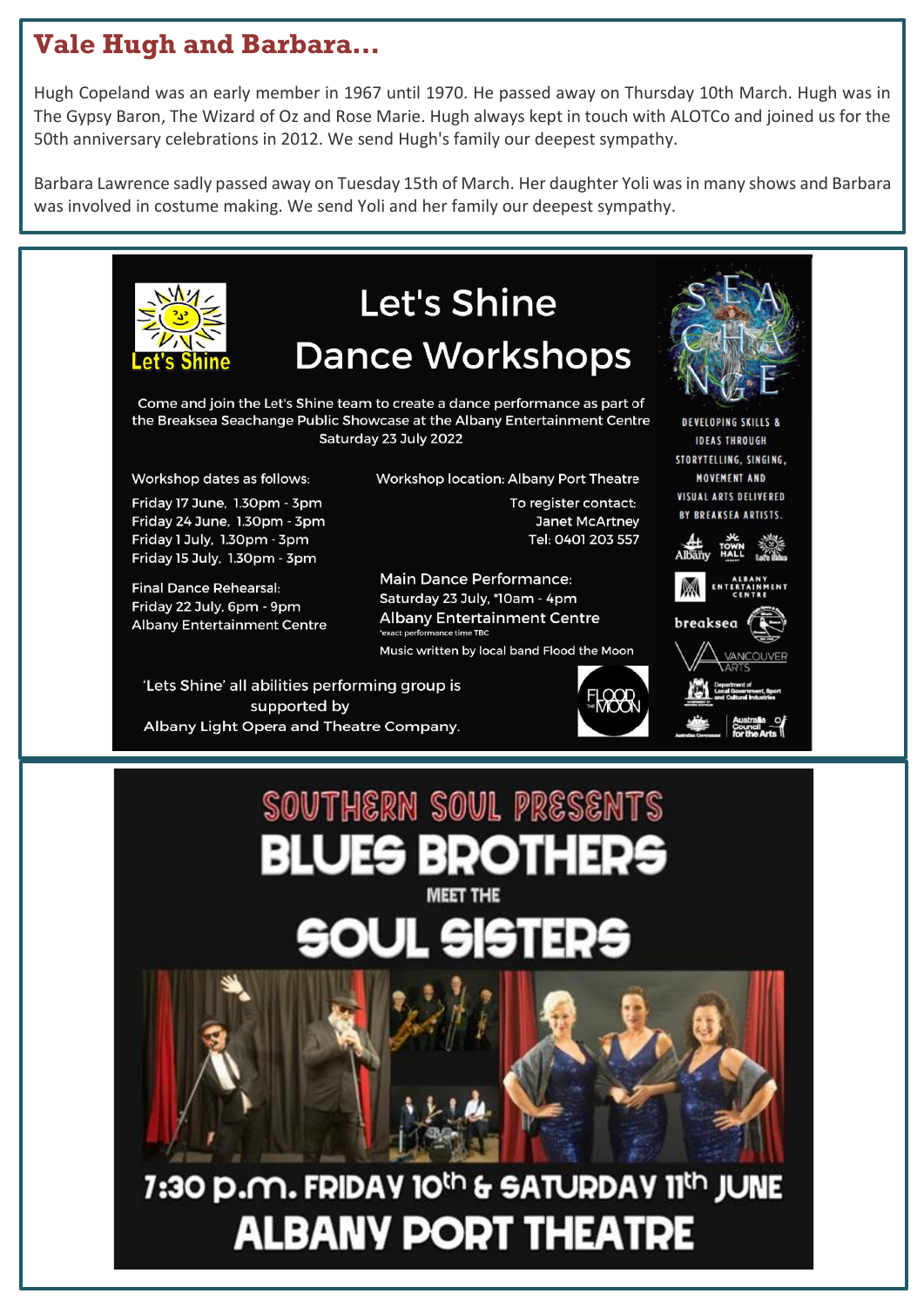

### Featuring:

Southern Edge Arts, Albany Children's Theatre, Spectrum Theatre and Playback Theatre.

Wine and nibbles will be supplied by City of Albany.

Bookings essential:

RSVP 6820 3740 or

[arts@albany.wa.gov.au](mailto:arts@albany.wa.gov.au)

## **AGM**

Thank you to all the wonderful members who attended the recent AGM.

You will see the list on the last page of the newsletter the names of all the amazing people who work so hard to keep this theatre moving from strength to strength, through these difficult times.

We welcome Maureen Davies and Renae Graton to the committee. They are full of energy and ideas which is vital to the health of this company.

#### ALOTCO CALENDAR

- June 10th and 11th performance **Southern Soul-Blues Bros.**
- June 17th Friday 1**:**30 3pm June **Seachange Lets Shine Dance Workshop 1 of 4 (Auditorium)**
- June 24th Friday 1:30 3pm June **Seachange Lets Shine Dance Workshop 2 of 4 (Auditorium)**
- July 1<sup>st</sup> Friday 1:30 3pm July Seachange Lets Shine Dance Workshop 3 of 4 **(Auditorium)**
- **•** July 9<sup>th</sup> Saturday Maritime Festival Day (late afternoon & evening)
- July Friday 16<sup>th</sup> 1:30 3pm Seachange /Let's Shine Dance Workshop 4 of 4 **(Auditorium)**
- August 8,10,12,13 August (Set-up week Friday 12th) **St Joe's production**
- October 7th and 8th **Diamonds**